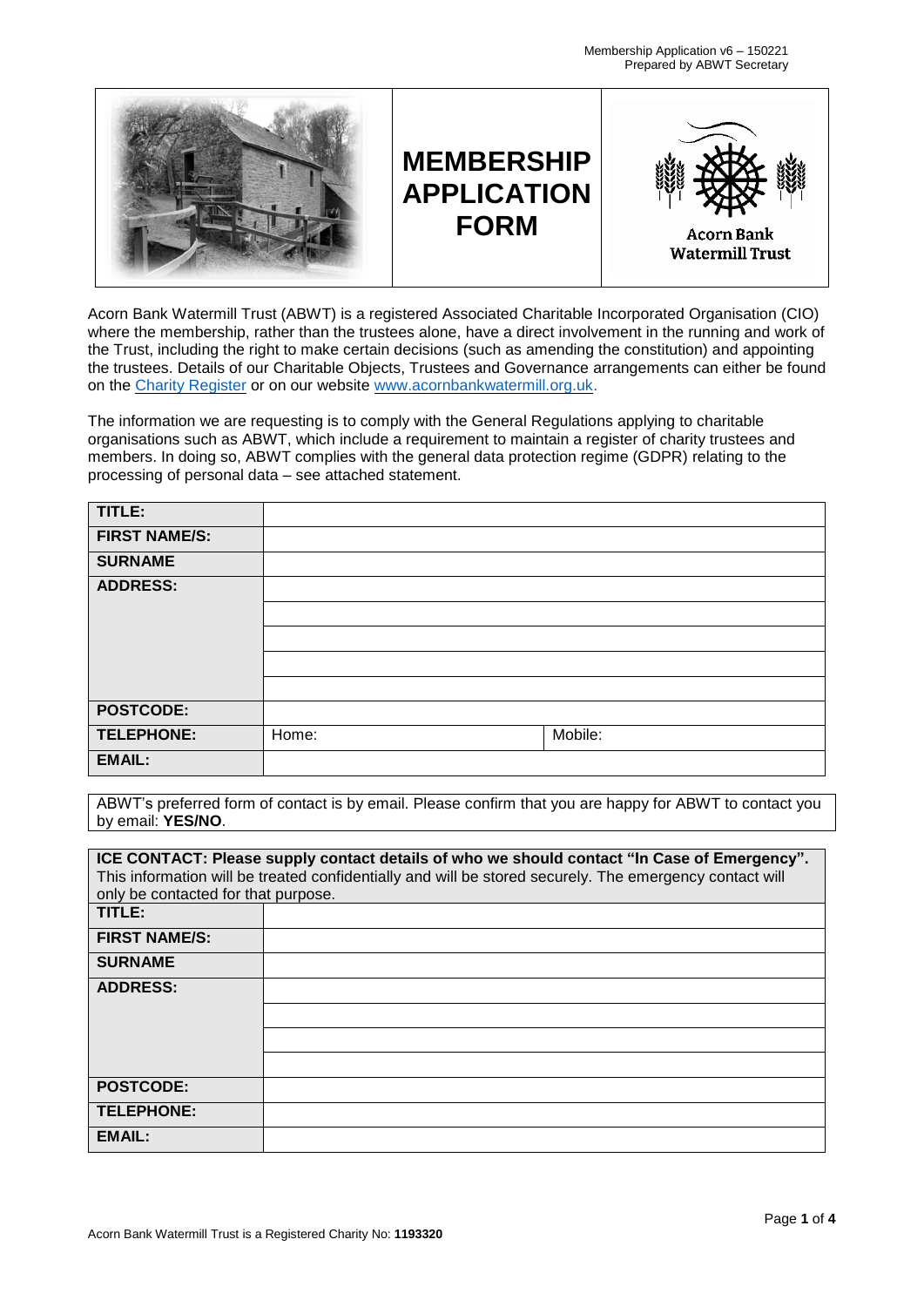**HEALTH & SAFETY**

Please give details of any medical conditions of which ABWT should be aware.

Do you have a disability which you would like ABWT to know about?

Do you have any First Aid Training? If so please provide details.

**ABWT offers several roles as outlined in the attached Volunteer Job Description. All volunteers receive extensive training on the general operation of the mill with more specific training for** some tasks. Please let us know if you have any specific skills to offer and if there is a particular **volunteering role(s) you are interested in:**

**Model Release:** ABWT volunteers engage in a variety of activities and projects which we keep a photographic/video record of to show the development of the Mill and to promote our charitable and commercial interests. We may use these images, which may include ones of yourself, for these purposes. Please confirm that you are happy for ABWT to use your image. **Yes/No**

| SIGNATURE: |  |
|------------|--|
| DATE:      |  |

ABWT is run entirely by volunteers and we are grateful to you for your support.

Please return your completed form to David Robertson, ABWT Secretary either by email [ab.wt@outlook.com](mailto:ab.wt@outlook.com) or

c/o Banker Lodge Main Street Kirkby Thore PENRITH Cumbria CA10 1XN

The information contained in this document is private and confidential. It is intended only for use by ABWT and the information will not be shared with anyone else outside ABWT without the express permission of the individual(s) concerned. See attached Data Protection Policy.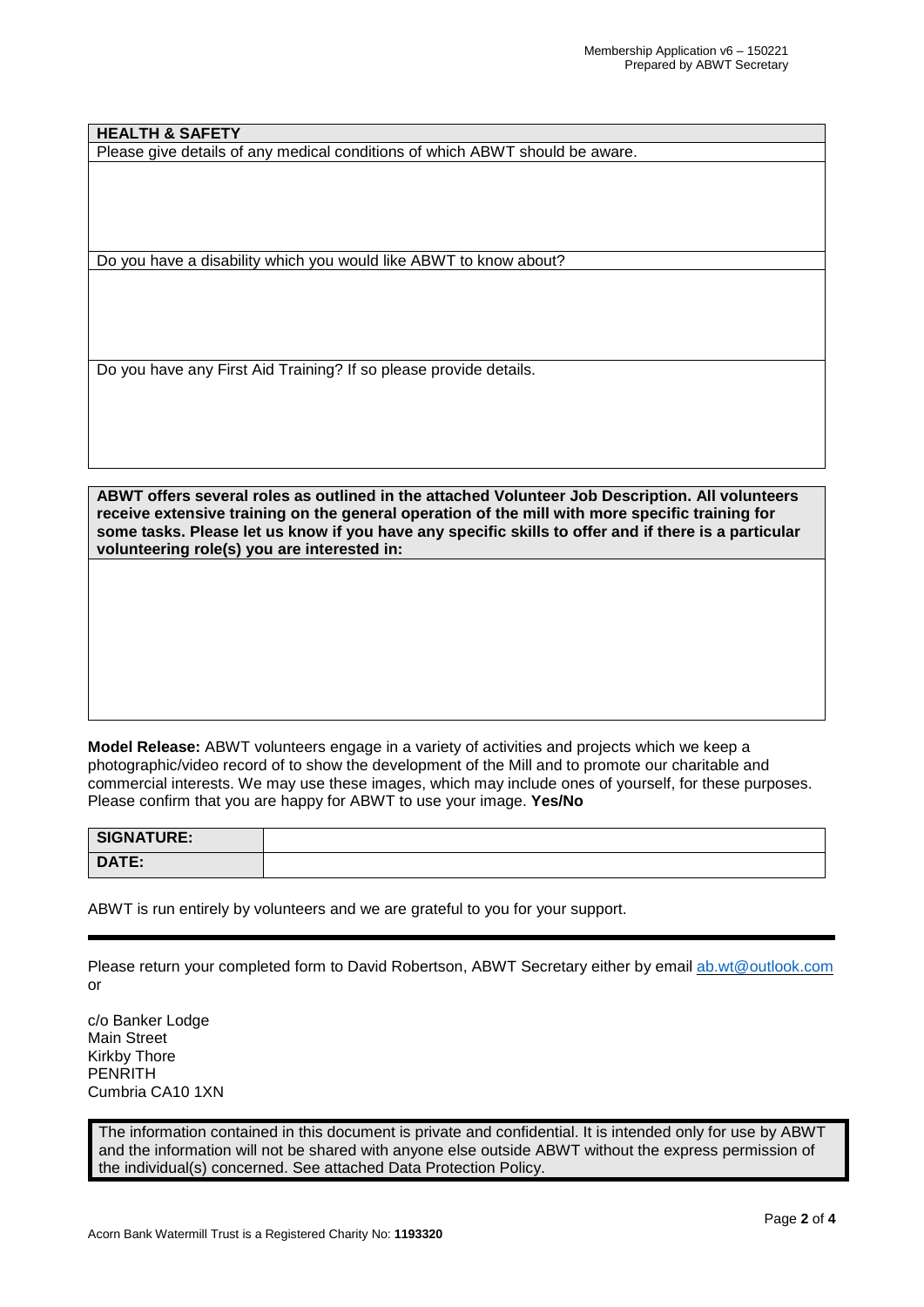## **DATA PROTECTION POLICY for the Acorn Bank Watermill Trust**

Acorn Bank Watermill Trust ("ABWT") is required by law to comply with the general data protection regime ("GDPR") that applies to most organisations processing personal data. As such, ABWT:

- Is committed to ensuring that your privacy and personal details are protected.
- Will only use the information for its charitable purposes.
- Will not share it with outside parties other than the Charity Commission who have a right to see it.
- Will never sell your personal data.

The ABWT's Secretary acts as ABWT's Data Controller and Processor for the purposes of GDPR and can be contacted either by email, [ab.wt@outlook.com,](mailto:bluerobbo@aol.com) or by writing to him:

c/o David Robertson, ABWT Secretary, Banker Lodge, Main Street, Kirkby Thore, Penrith, Cumbria CA10 1XN.

The Secretary will ensure that all personal data held by ABWT will be:

- Used lawfully, fairly and in a transparent manner in relation to individuals.
- Collected for specified, explicit and "legitimate purposes" (e.g., achieving its charitable objects, the holding of meetings, providing information about the Charity's activities and seeking help, support, and advice) – it will not be used for any reason outside these purposes without the express permission of the individuals concerned.
- Adequate, relevant, and limited to what is necessary to meet its "legitimate purposes".
- Accurate and as far as possible kept up to date and any inaccuracies corrected without delay.
- Kept in an easily accessible form for no longer than is necessary for the purposes for which the personal data is used. Personal data may be stored for longer periods providing it is used solely for archiving purposes in the public interest, historical research purposes or statistical purposes.
- Held securely, including protection against unauthorised or unlawful access and against accidental loss, destruction, or damage.

Any data breach will be immediately reported to the Information Commissioner's Office and the individual(s) affected notified.

## **What personal data we collect?**

Personal information is any data that can be used to identify you. ABWT will only collect, store, and use it when we have a specified reason to do so in line with its "legitimate purposes". We will usually collect the following basic information about you from you directly if you are donating, booking events, registering as a volunteer, or buying merchandise:

- name and title
- postal address
- telephone number(s)
- bank account details for setting up a regular direct debit, if appropriate
- Gift Aid declaration
- photographs/video of event attendees
- emergency contact details
- medical conditions if they might impact on health and safety (we only hold health information which an individual has provided, unless you have an accident whilst volunteering for us, in which case we may collect additional sensitive personal data in the event of an insurance or legal claim).